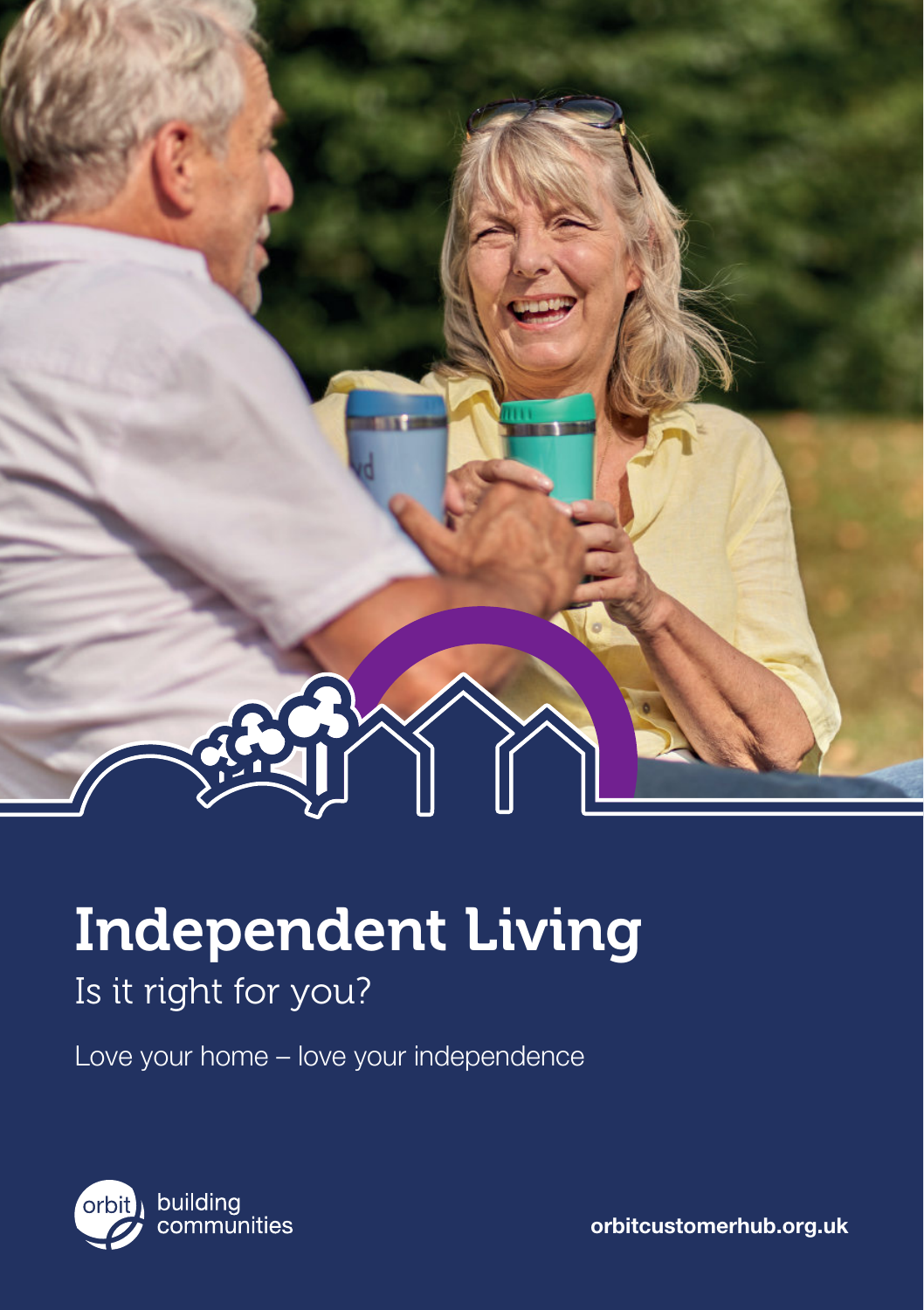# Introducing our homes

Would you like to do away with the worry of maintaining a home and have more freedom to spend your time doing the things you really enjoy?

Are you over the age of 55 and looking for affordable housing?

Are you living alone and would like to live in a close-knit community?

Perhaps you're not sure what options are available to you. We might be just what you're looking for!



We have been providing high quality, affordable homes to people in England for over fifty years. We offer different types of homes and services, depending upon your individual requirements, plus a wide range of property types and sizes for people over the age of 55. We offer flexibility and choice, but with additional services that you just don't get from a traditional landlord. We look after the care and maintenance of your home, so it can free you up to spend your time doing the things you really love.

We believe that having a sense of community unites us. It can give us the opportunity to connect with people and improve our wellbeing by helping us feel safe and secure. Communal living for older adults gives residents a sense of physical, emotional and economic security, as well as reduced social isolation.

 $\mathfrak{D}$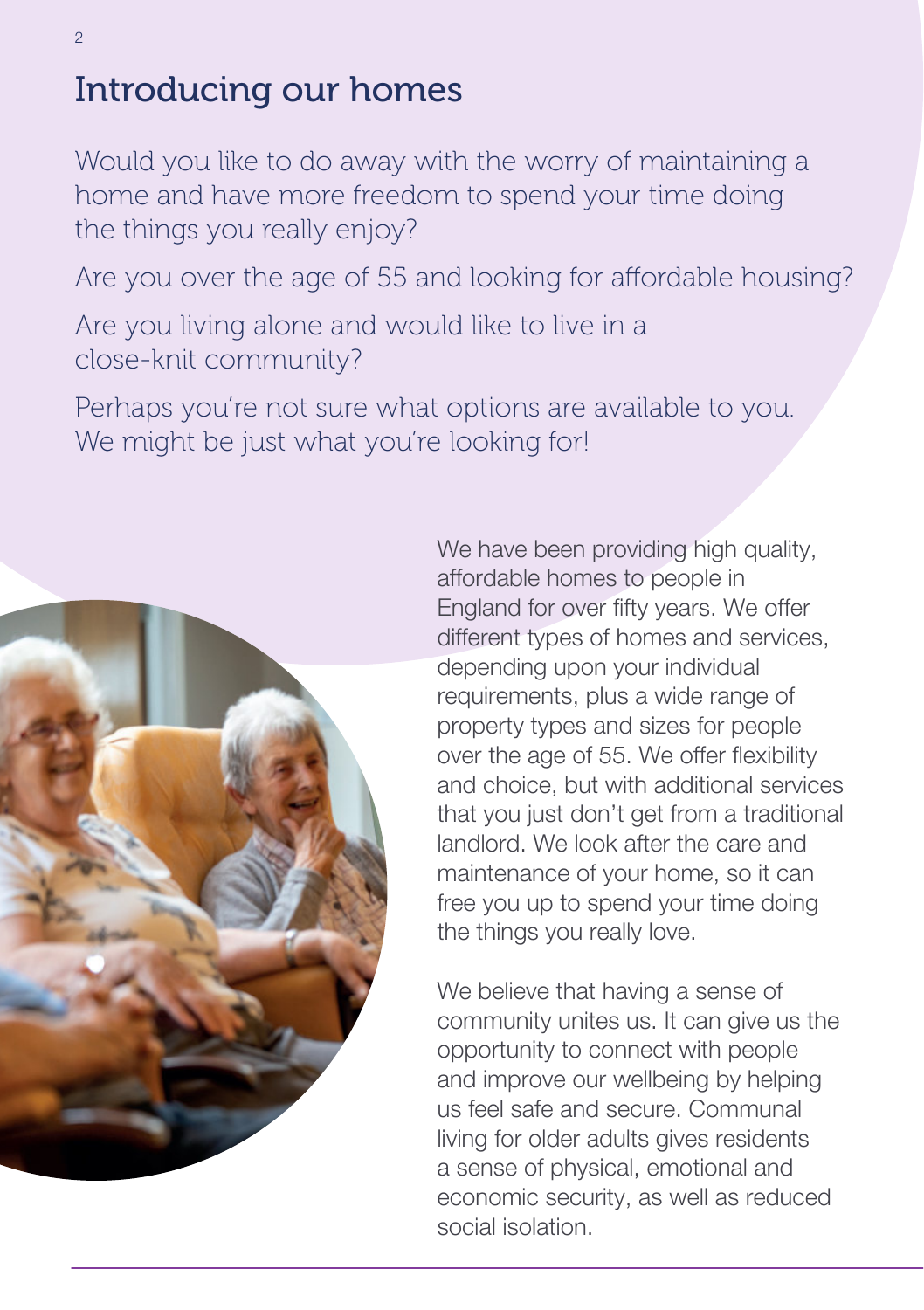### What are the benefits of living in one of our homes?

We all want peace of mind, especially as we grow older. We also want to live in quality housing that is safe, easy to access, maintain and affordable whilst enabling us to live life to the full. We offer different types of homes to suit a wide variety of people and lifestyles. They are as follows:



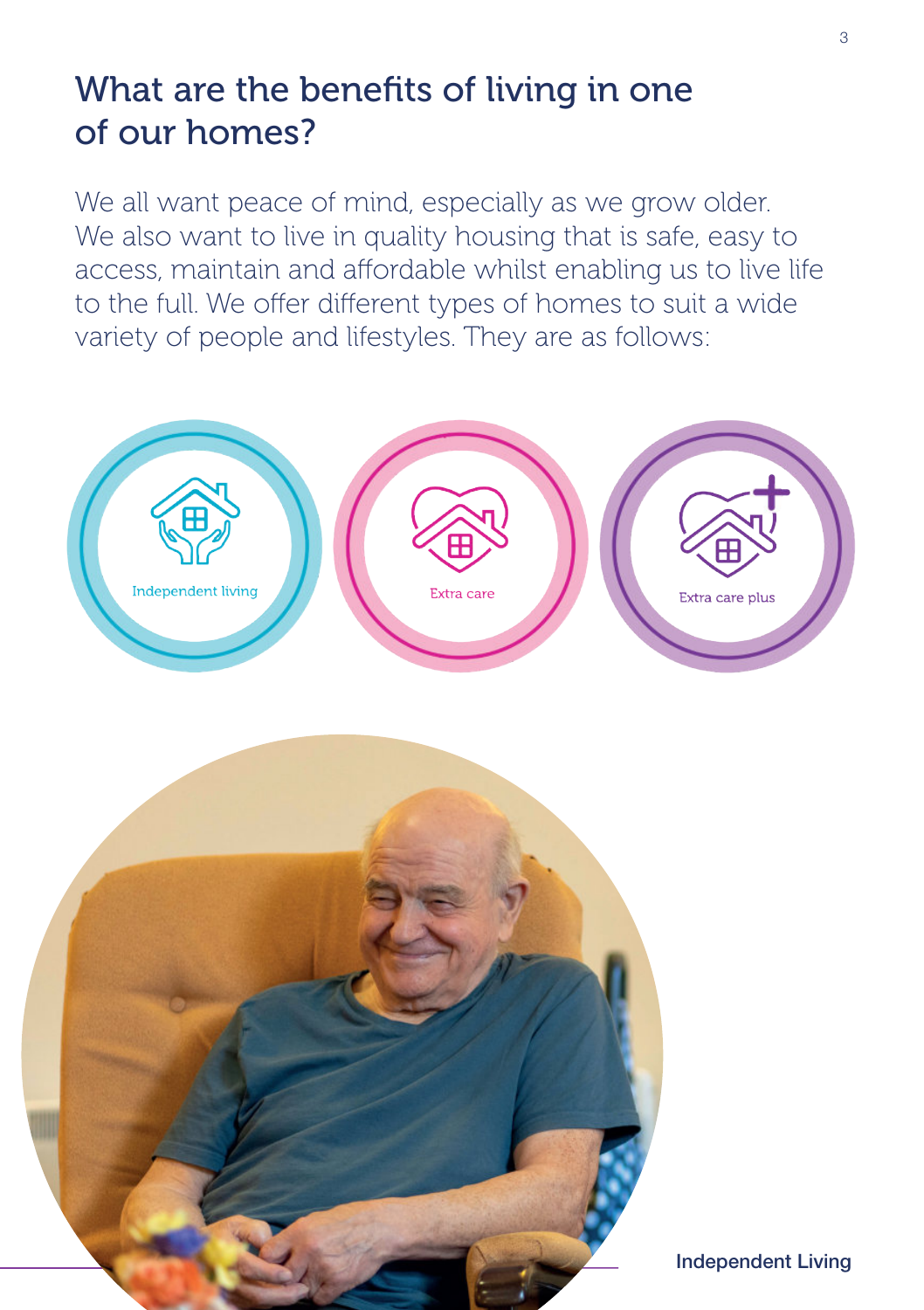# The benefits of Independent Living



- All of our homes consist of good quality, affordable self-contained flats and bungalows that are well maintained, so you don't need to worry about day-to-day maintenance or any repairs
- All of our schemes have shared communal spaces for socialising with family, friends and other residents, including lounges, kitchens and well-maintained gardens
- A designated on-site team from Orbit are available Monday to Friday and will discuss any queries you may have
- To enhance your wellbeing and reduce isolation, you can make the most of the opportunity to be a part of a community and get involved in social activities and outings, or if you prefer, you can live life more privately. Our on-site activities include exercise classes (suitable for all abilities), book clubs, carpet boules and gardening clubs. Activities can be tailored depending upon the interests of residents
- Lifeline systems are available to provide you with 24/7 support when you need it
- We host regular resident meetings to listen to your feedback
- There is the opportunity to become an 'engaged customer' and help influence and shape the way Orbit operates our schemes and delivers services
- All our homes are safe and secure, with controlled access
- Our schemes are conveniently located in central locations with the amenities you need close by
- Car parking is available for those who may need it.

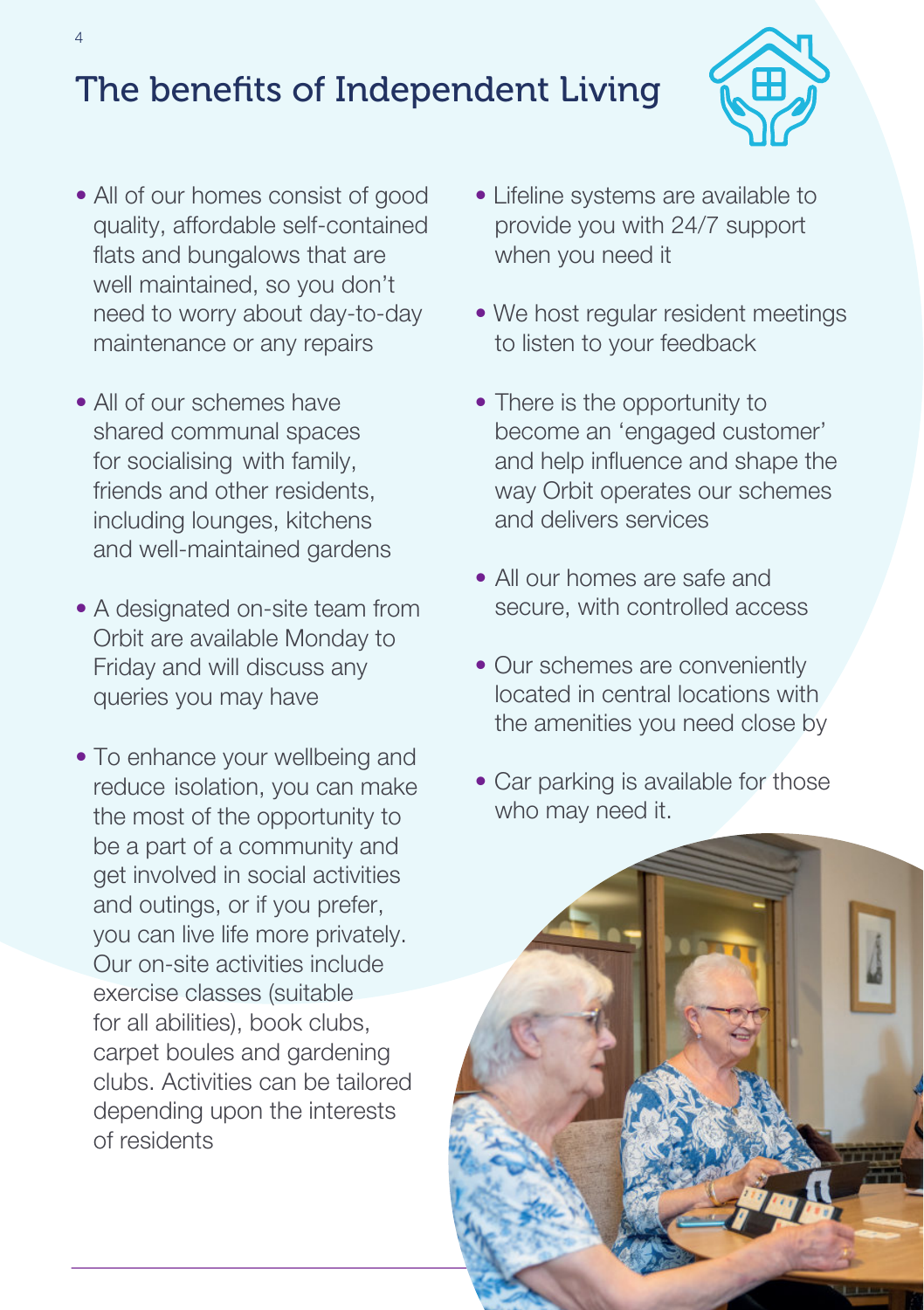### The benefits of extra care



Our 'extra care' housing, offers all the same Independent Living scheme amenities listed on the previous page, but with additional services:

- As well as an on-site team to answer any queries, our extra care schemes also offer residents a visiting care team during the day and then an on-site care team presence overnight and on weekends, who can provide bespoke support as needed
- Catering services can be offered on-site or your meal can be delivered to your home
- Access to a handy person service (there is a small charge for this).

Several of our Independent Living schemes have resident led gardening clubs and many of them have won Britain in Bloom awards!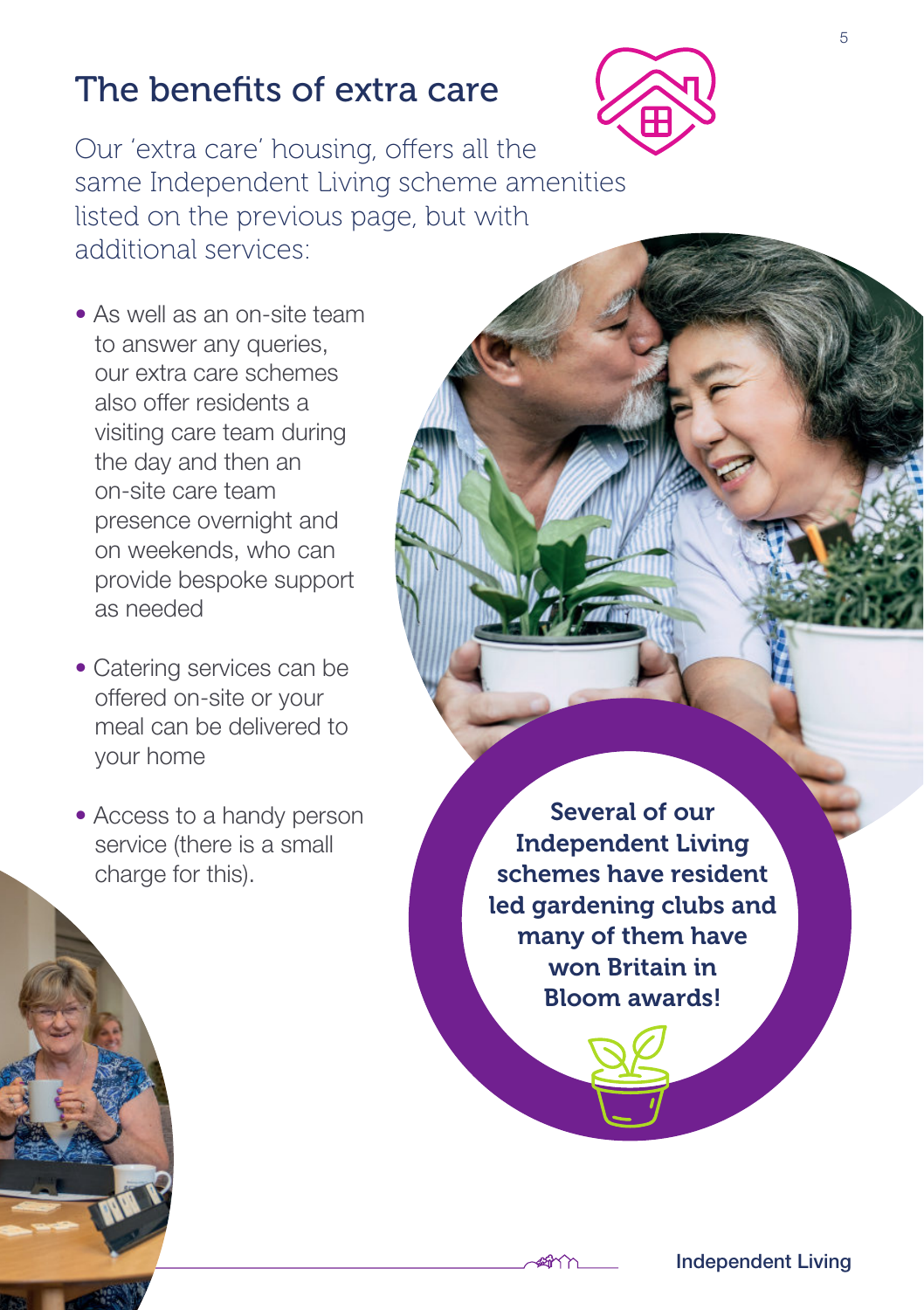## The benefits of extra care plus



Our extra care plus schemes offer everything our Independent Living and extra care schemes offer – and more!

- Our extra care plus schemes really are a hub in their local community. Many of them offer a restaurant, coffee shop, beauty salon, gym and/or other health facilities that are also open to the general public, resulting in a more secure and integrated community
- As well as offering homes for rent, at some of our extra care plus schemes, you may have the option to purchase your home via shared ownership
- Some of our larger schemes offer an in-house handyperson service to carry out small jobs for you
- For those who may need additional support, each extra care plus scheme has a care team on-site (you may purchase a care package separately if you need one).

I have settled into my new flat well, I absolutely love it. Orbit took all of my needs into consideration and offered me a property that suited me. It's a lovely, safe place to live.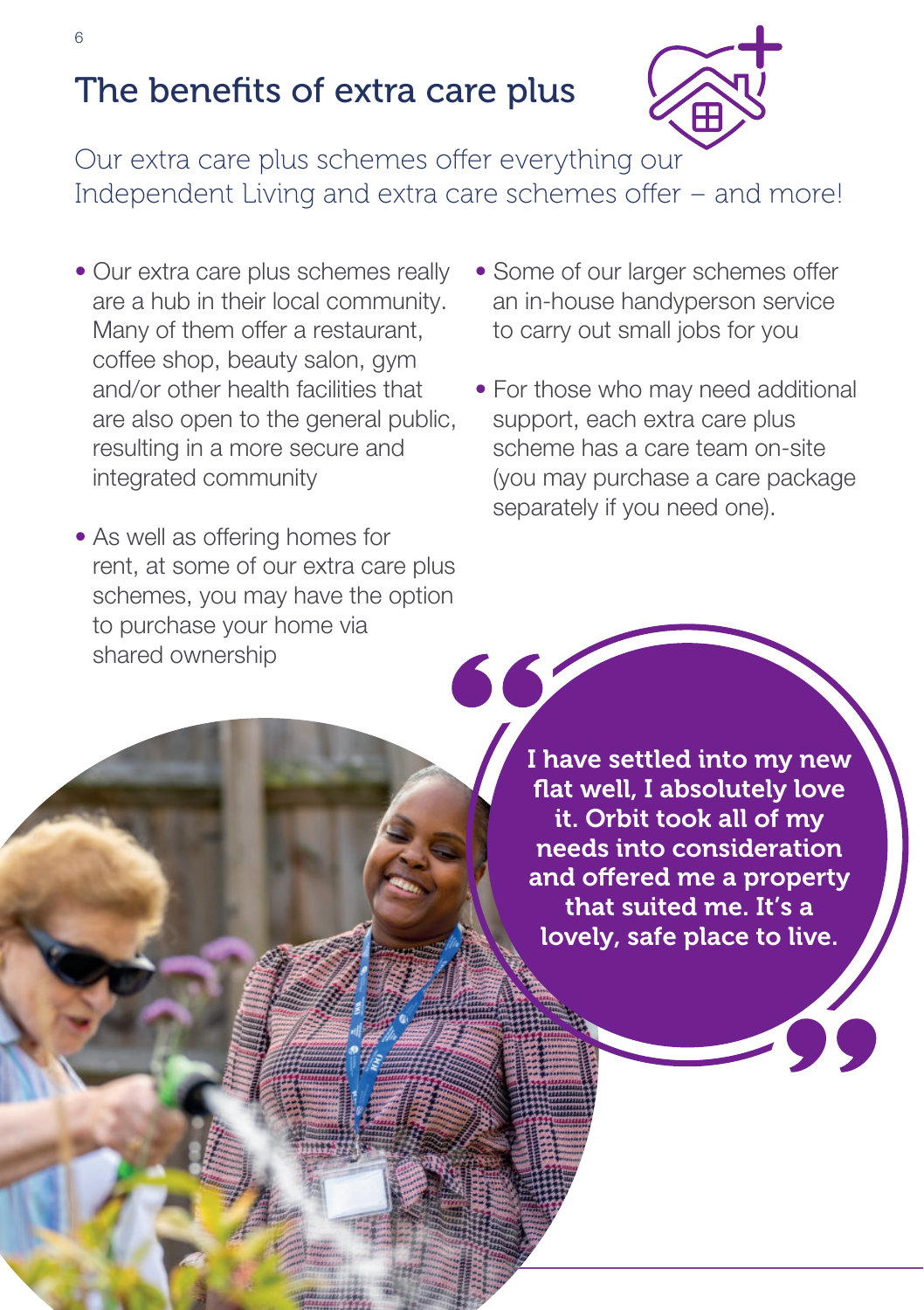#### Affordable homes

The cost for our various homes varies according to the size and services available in each particular scheme. Generally, costs are comprised of rent and service charges, and may include the following:

- Rent
- Communal heating, cleaning and grounds maintenance
- Building safety checks (lifts, boilers etc)
- On-site care (extra care only)
- Orbit scheme employees (scheme manager, assistants and/or activity co-ordinators).

#### There's more!

We believe creating thriving communities is about more than just housing, it's about the people who live in our homes and enabling them to live their best lives. As our customer, you would be eligible for our exclusive Better Days support programme. Better Days helps thousands of people every year. Whether it's managing your money, trying something new, improving your digital skills or looking after your overall wellbeing. Our expert team and independent partners can offer free information, advice and guidance.

#### To find out more, please visit: orbitcustomerhub.org.uk/help-support/

The on-site team has made us comfortable and given us any help we needed. The other residents also gave us a warm welcome and everyone loves their homes.